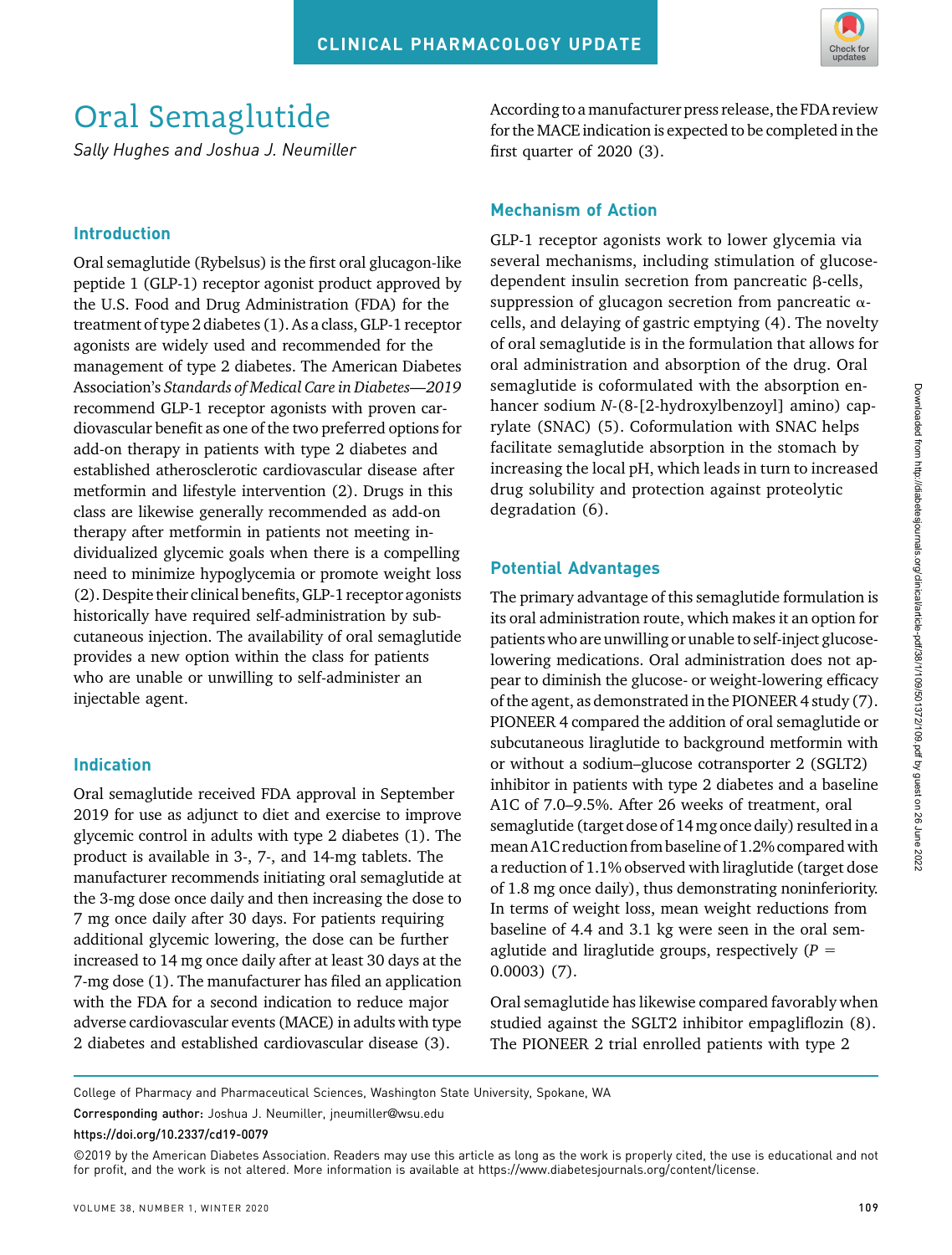diabetes uncontrolled on metformin (baseline A1C 7.0–10.5%). Participants were randomized to receive either oral semaglutide 14 mg once daily or empagliflozin 25 mg once daily. At 26 weeks, oral semaglutide treatment resulted in a superior reduction in mean A1C from baseline when compared with empagliflozin (–1.3 vs.  $-0.9\%$ ,  $P < 0.0001$ ). Oral semaglutide additionally demonstrated better weight loss at week 52 when compared with empagliflozin treatment (–4.7 vs.  $-3.8$  kg,  $P = 0.0114$  (8).

# Potential Disadvantages

As with all agents in the GLP-1 receptor agonist class, oral semaglutide is associated with gastrointestinal adverse reactions such as nausea, abdominal pain, and vomiting (1). Although oral administration is a potential advantage with this product, current recommendations for administration may prove difficult for some patients. It is recommended that oral semaglutide be administered at least 30 min before the first food, beverage, or other oral medications of the day and that it be taken with no more than 4 oz plain water only (1). The prescribing information warns that not following these directions will lessen the effect of the medication. These instructions may prove difficult for some patients, particularly if they are taking other oral medications that are recommended to be taken first thing in the morning on an empty stomach, such as levothyroxine or bisphosphonates. Furthermore, the prescribing information notes that, when coadministered with thyroxine, the total exposure (area under the curve) of thyroxine was increased by 33% (1), indicating that coadministration could result in excessive thyroxine levels. Accordingly, the manufacturer suggests that increased clinical or laboratory monitoring be considered for medications with a narrow therapeutic index when taken concomitantly with oral semaglutide.

## Cost

At the time of this writing, the published average wholesale price (AWP) for oral semaglutide was \$30.89 per tablet (all doses), equating to a monthly cost of \$926.92 (9). It should be noted that the listed AWP does not account for discounts, rebates, or other price adjustments often involved in prescription sales that affect the actual cost incurred by patients (2). As a basis for comparison, the published monthly AWP price for oral semaglutide is the same as the published monthly AWP price for the once-weekly injectable semaglutide formulation (Ozempic) (9).

# **Commentary**

Oral semaglutide, while not the first agent in its class, is the first orally administered GLP-1 receptor agonist on the market. In our opinion, this is a welcome addition and provides an additional option for patients and providers. However, although oral administration may be an advantage for some patients, the need to take the medication on an empty stomach may prove a barrier for others.

# Bottom Line

Oral semaglutide, the first oral GLP-1 receptor agonist on the market, has compared favorably in clinical trials against other glucose-lowering agents in adults with type 2 diabetes. Time will tell if this agent will also receive a cardiovascular indication and how it will be incorporated into routine clinical practice.

### DUALITY OF INTEREST

No potential conflicts of interest relevant to this article were reported.

### AUTHOR CONTRIBUTIONS

Both authors contributed to and were involved in the research, writing, and editing of this article. J.J.N. is the guarantor of this work and, as such, had full access to all of the references cited and takes responsibility for the accuracy of the content.

### **REFERENCES**

1. Novo Nordisk. Rybelsus (semaglutide) tablets [prescribing information]. Plainsboro, NJ, Novo Nordisk, 2019

2. American Diabetes Association. 9. Pharmacologic approaches to glycemic treatment: Standards of Medical Care in Diabetes—2019. Diabetes Care 2019;42(Suppl 1):S90–S102

3. Novo Nordisk. Rybelsus (semaglutide tablets), the first GLP-1 in a tablet approved in the US. Available from [www.novonordisk.](http://www.novonordisk.com/bin/getPDF.2172050.pdf) [com/bin/getPDF.2172050.pdf](http://www.novonordisk.com/bin/getPDF.2172050.pdf). Accessed 9 October 2019

4. Neumiller JJ. Incretin-based therapies. Med Clin North Am 2015;99:107–129

5. Buckley ST, Bækdal TA, Vegge A, et al. Transcellular stomach absorption of a derivatized glucagon-like peptide-1 receptor agonist. Sci Transl Med 2018;10:eaar7047

6. Davies M, Pieber TR, Hartoft-Nielsen ML, Hansen OKH, Jabbour S, Rosenstock J. Effect of oral semaglutide compared with placebo and subcutaneous semaglutide on glycemic control in patients with type 2 diabetes: a randomized clinical trial. JAMA 2017;318:1460–1470

7. Pratley R, Amod A, Hoff ST, et al.; PIONEER 4 investigators. Oral semaglutide versus subcutaneous liraglutide and placebo in type 2 diabetes (PIONEER 4): a randomised, double-blind, phase 3a trial. Lancet 2019;394:39–50